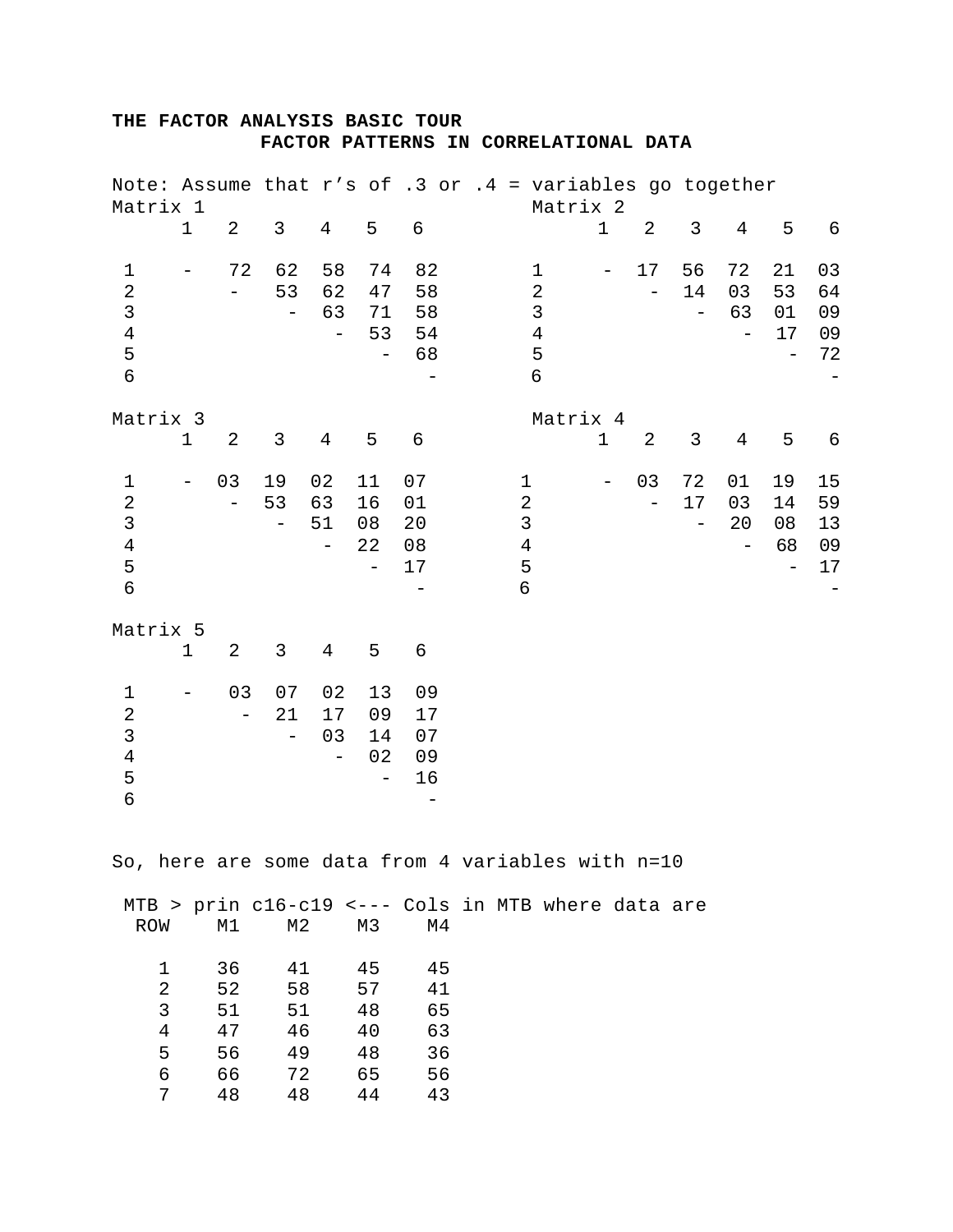| 8  | 61                   | 55    | 50    | 70 |       |
|----|----------------------|-------|-------|----|-------|
| 9  | 50                   | 39    | 50    | 55 |       |
| 10 | 33                   | 40    | 37    | 46 |       |
|    | $MTB > corr$ cl6-cl9 |       |       |    |       |
|    |                      | M1    | M2    |    | M3    |
| M2 |                      | 0.805 |       |    |       |
| М3 |                      | 0.782 | 0.843 |    |       |
| M4 |                      | 0.329 | 0.178 |    | 0.055 |

If you examine the intercorrelations, M1-M3 correlate highly with each other but, M4 seems not to correlate with M1-M3.

## **A FACTOR IS A RULE THAT COMBINES THE VARIABLES TOGETHER IN SOME LINEAR FASHION**

Note Assume that we define Factor A as .8M1 + .7M2 + .8M3 and give 0 weight to M4 ... since it seems not to fit.

 MTB > let c20=(.8\*c16)+(.7\*c17)+(.8\*c18) MTB > prin c16-c20 ROW M1 M2 M3 M4 A 1 36 41 45 45 93.5 2 52 58 57 41 127.8 3 51 51 48 65 114.9 4 47 46 40 63 101.8 5 56 49 48 36 117.5 6 66 72 65 56 155.2 7 48 48 44 43 107.2 8 61 55 50 70 127.3 9 50 39 50 55 107.3 10 33 40 37 46 84.0

**THE VALUES IN A ... THE RESULTS OF APPLYING THE FACTOR RULE ... ARE CALLED FACTOR SCORES**.

How does our set of factor scores correlate back with each of the original measures ... M1-M4?

MTB > corr c16-c20

|    | M1    | M2    | M3    | M4    |
|----|-------|-------|-------|-------|
| M2 | 0.805 |       |       |       |
| M3 | 0.782 | 0.843 |       |       |
| M4 | 0.329 | 0.178 | 0.055 |       |
| А  | 0.933 | 0.942 | 0.928 | 0.211 |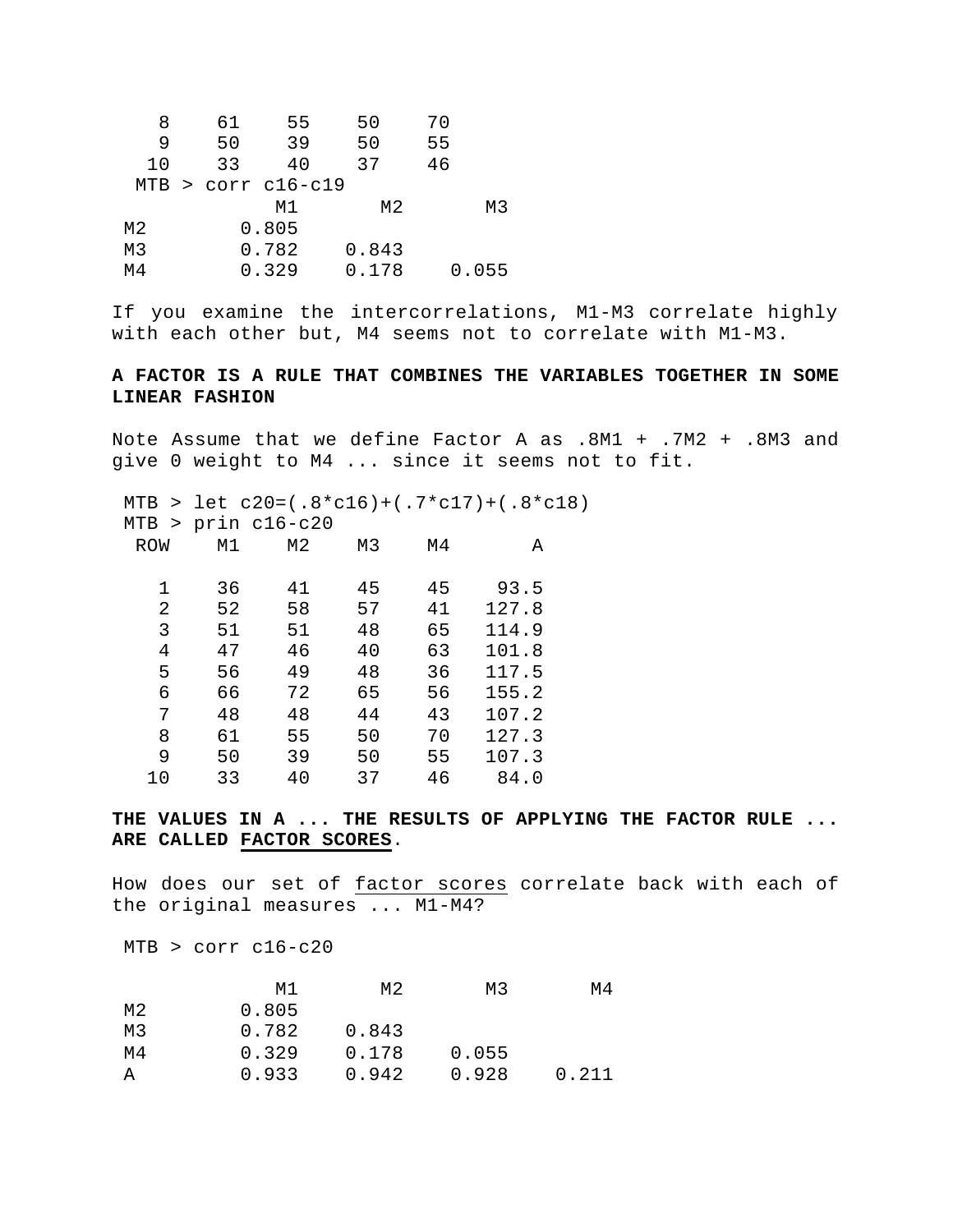Well, the way we defined Factor A and the resulting r of the factor A scores and M1-M4 shows that our definiton worked well for M1-M3 but, didn't do much for predicting or explaining M4. Residuals give you some idea about how good the "fit" was (Factor A rule and factor scores TO the data ... M1-M4). But, to see those, you have to do regressions and then examine the residuals. The A factor scores variable is used to predict M1-M4 ... then residuals are examined.

 $MTB$  > regr c16 1 c20; SUBC> resi c21. <---- leftover M1 after Fact A scores removed MTB> regr c17 1 c20; SUBC> resi c22. <--- leftover M2 after Fact A scores removed  $MTB$  > regr c18 1 c20; SUBC> resi c23. <--- leftover M3 after Fact A scores removed  $MTB$  > regr c19 1 c20; SUBC> resi c24. <---- leftover M4 after Fact A scores removed

MTB > name  $c21 = 'Er1A'$   $c22 = 'Er2A'$   $c23 = 'Er3A'$   $c24 = 'Er4A'$ MTB > prin c21-c24

| <b>ROW</b> | Er1A       | Er2A       | Er3A       | $E \text{r} 4A$ |
|------------|------------|------------|------------|-----------------|
|            |            |            |            |                 |
| 1          | $-4.56888$ | 0.52419    | 4.11021    | $-4.5705$       |
| 2          | $-4.62285$ | 1.48202    | 3.32608    | $-12.7061$      |
| 3          | 0.41494    | 0.51537    | $-0.86589$ | 12.8493         |
| 4          | 2.54634    | 1.64227    | $-3.98333$ | 12.4288         |
| 5          | 4.19802    | $-2.70065$ | $-1.83495$ | $-16.4642$      |
| 6          | $-3.44730$ | 2.66698    | 1.11369    | $-1.0098$       |
| 7          | 1.01890    | 1.11668    | $-1.99599$ | $-8.2223$       |
| 8          | 4.61118    | $-1.28413$ | $-3.48756$ | 16.3542         |
| 9          | 2.97209    | $-7.93010$ | 3.96674    | 3.7656          |
| 10         | $-3.12245$ | 3.96736    | $-0.34900$ | $-2.4250$       |

Above is called first residual matrix. Note that the errors are relatively smallER using factor A scores to predict M1-M3 but, the errors are much larger for M4. This means that when we applied the Factor A rule, not that much was left over (residuals) when partialing it from M1-M3 but, substantial residuals were there when partialing it from M4. **BACK TO THE DRAWING BOARD FOR M4!!**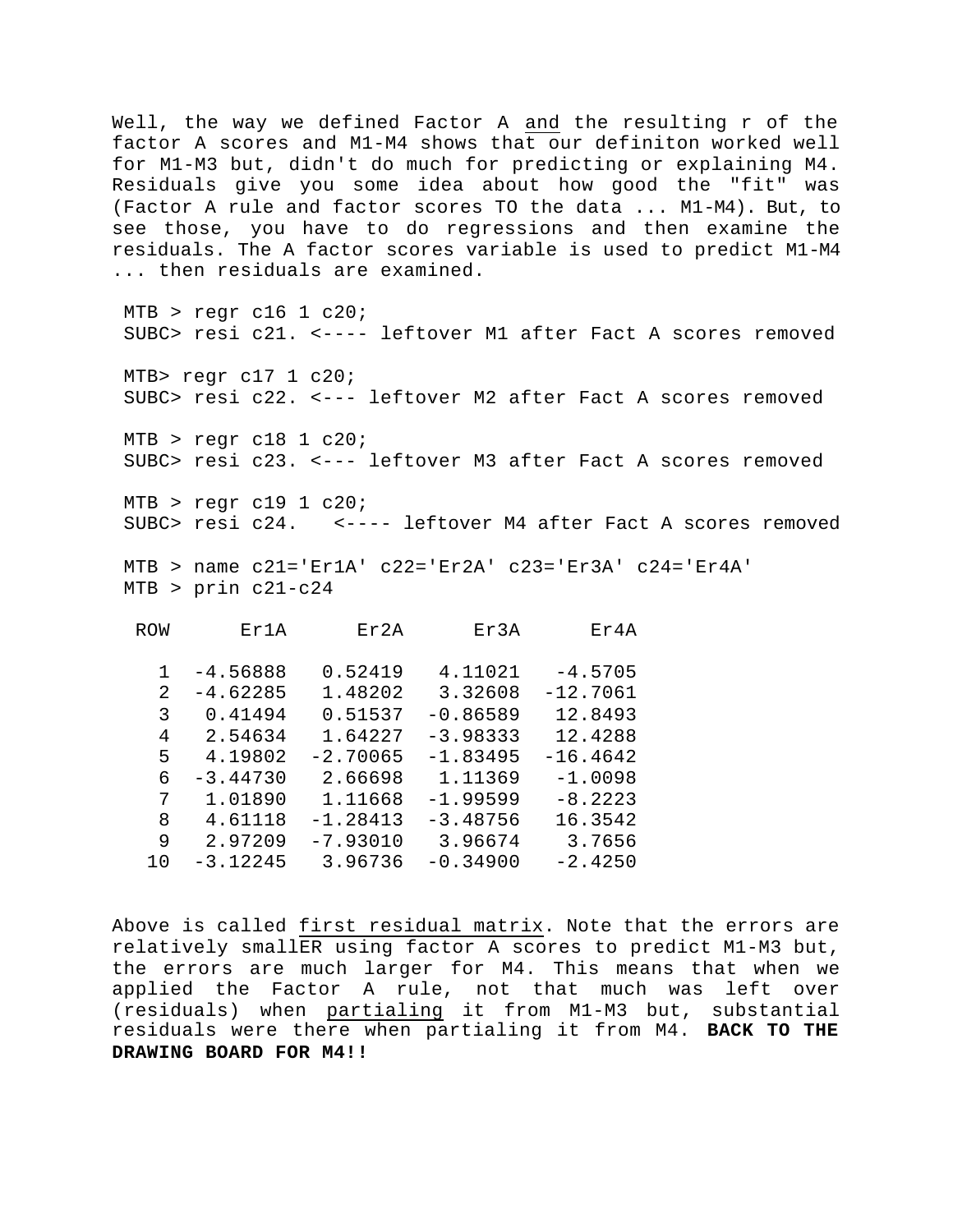We now need to start the cycle over again but, remember, we now have a first residual matrix so ... this is the point at which we need to work. Taking Factor A out of the original M1-N4 data matrix left us with the first set of residuals: how much of THAT can we now explain or eliminate by now defining a second Factor B? Working with the first residual matrix, let's define Factor B as: .7 \* Er4A  $MTB >$  let c25=.7\*c24 Now we use new FACTOR scores to predict first residual matrix  $MTB$  > regr c21 1 c25; SUBC> resi c26. <--- leftover for resid M1 after Fact B taken out  $MTB$  > regr c22 1 c25; SUBC> resi c27. <--- leftover for resid M2 after Fact B removed  $MTB$  > reqr c23 1 c25; SUBC> resi c28. <-- leftover for resid M3 after Fact B removed MTB > regr c24 1 c25; <- leftover for resid M4 after Fact B taken SUBC> resi c29. MTB > name c26='Er1B' c27='Er2B' c28='Er3B' c29='Er4B' How do the factor scores from the Factor B rule related to the first residual matrix? MTB > corr c21-c25 Er1A Er2A Er3A Er4A  $Er2A -0.601$ Er3A  $-0.624 -0.249$ Er4A  $0.373 -0.065 -0.388$  C25 0.373 -0.065 -0.388 1.000 Note that our Factor B rule and factor scores don't correlate

too well with residuals on M1-M3 but perfectly (and this clearly is not usually the case) with the residuals on M4. What about the second residual matrix?

MTB > prin c26-c29